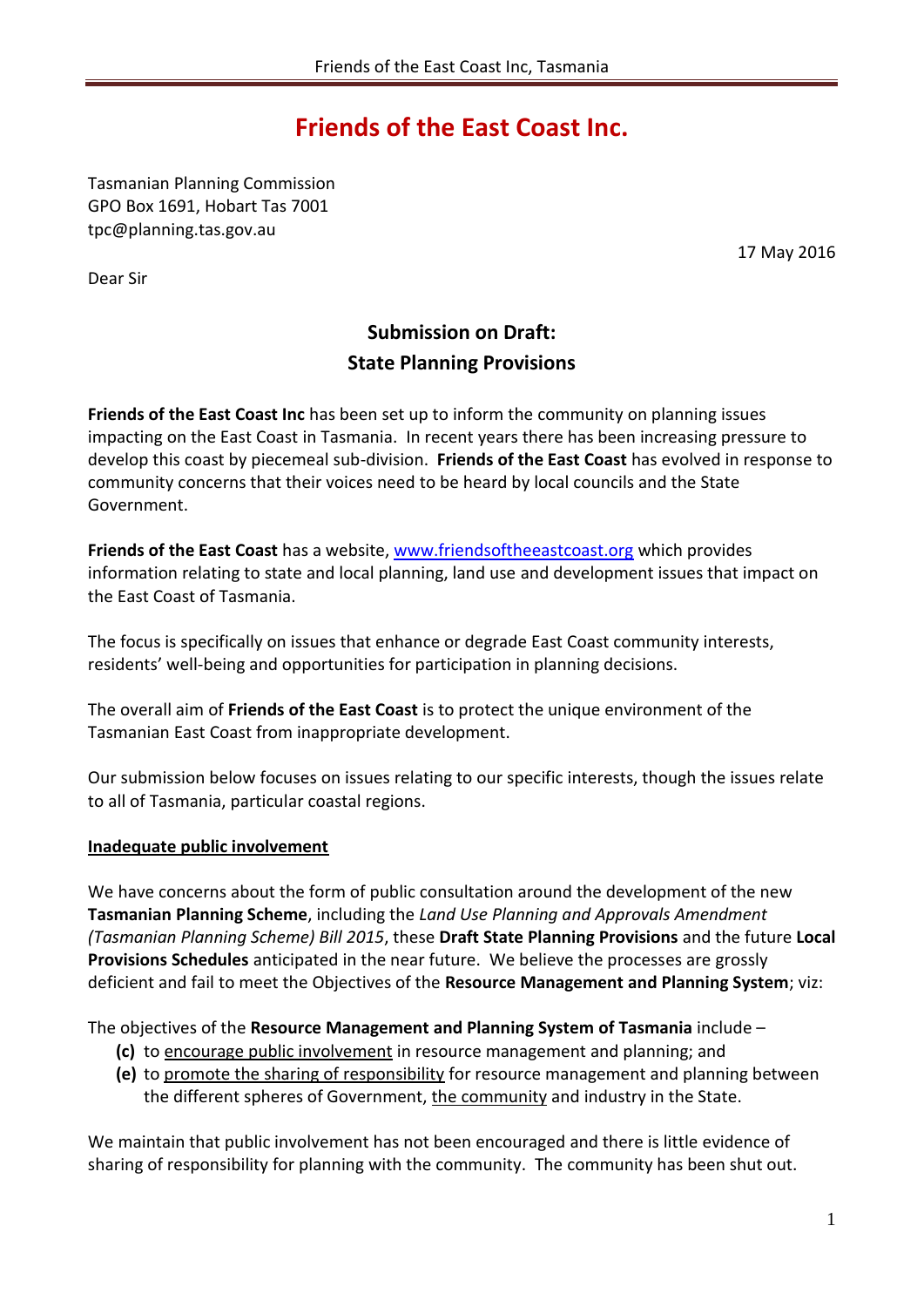Merely posting the **Draft State Planning Provisions** and associated documents on a website and then limiting submissions to 60 days is far from adequate for such a major change to the planning system. No real attempts have been made by the State Government to engage with the community, to debate, to explain.

Even the current "exhibition" process – where submissions are received by the **Tasmanian Planning Commission**, internally assessed, and a report forwarded to the Minister – is insufficient. The Commission has an option, but not an obligation, to hold public hearings in relation to the submissions.

Summaries of the submissions are to be provided to the Minister, but there is no obligation on the Commission or the Minister neither to publish the summaries of submissions nor to publish the Commission's report and recommendations. Thus, the public are entitled only to make written comment, but thereafter are kept in the dark.

Interestingly, even the above comments may be rejected. Under the Act only comments in representations (submissions) must be on-topic to be considered: Section 23 (3)

"..... any matter, contained in a representation .... in relation to a draft of the SPPs, that does not relate to the contents or merits of the draft is taken to not be part of the representation."

#### **Unacceptable management of the public estate**

Throughout the **Draft State Planning Provisions** a wide range of measures are designated to reduce planning controls over the management of the natural environment by way of **Codes**, **Exemptions**, **Permitted Uses**, and so on. Chief amongst these mechanisms are the **Natural Assets** and **Scenic Protection Codes**, both of which require major amendment.

Some of the Permitted Uses in the **Environmental Management Zone** effectively remove community involvement in the management of this sensitive zone.

There is really only one new proposal which **Friends of the East Coast** wholeheartedly supports: the introduction of the **Landscape Conservation Zone** to replace the Environmental Living Zone. The new zone limits residential use to a single dwelling of not more than 6m height and a minimum lot area of 50ha.

#### **Natural Assets Code**

By far the most glaring problem in this code is the definition of **priority vegetation** to be only threatened native flora species or habitats for threatened fauna species. Thus, only currently threatened species are to be protected. All other vegetation is thus unprotected. This is breathtaking – our natural assets worthy of careful management are only threatened species – all else is expendable. The definition needs to be broadened to include common species with the focus of the code to be expanded to cover protection of habitat corridors and protection of emerging threats to biological diversity both locally and statewide.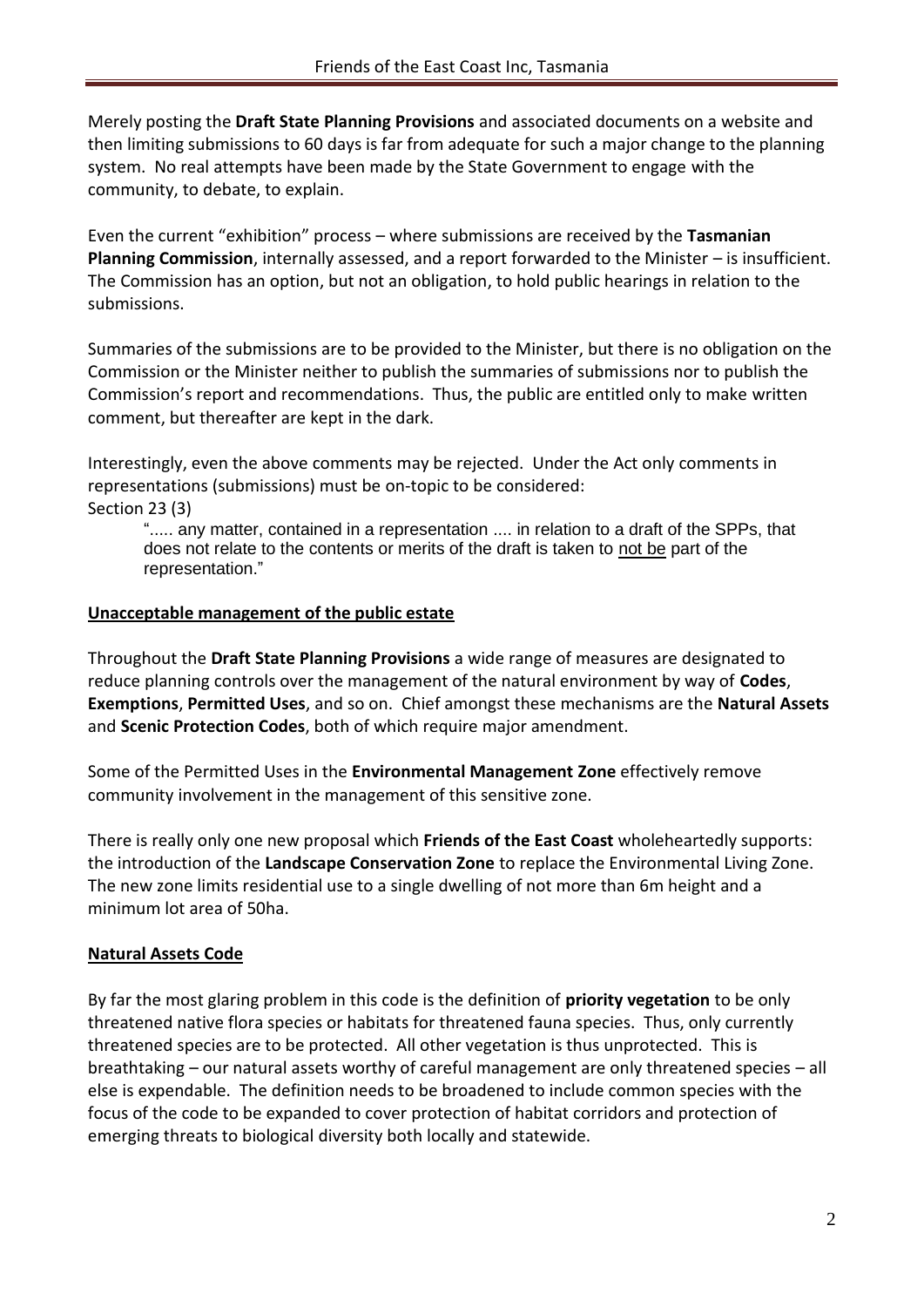**Exemptions** within this code are far too broad. To exempt clearance of **priority vegetation** within public gardens or parks, within National Parks or within State or Council reserves [C7.4.1 (d)(ii)] is unacceptable. Also, such clearances under a plan certified under the *Forest Practices Act* [C7.4.1 (e)] are questionable. Most of the Exemptions in the code [C7.4] depend on the dubious recommendations of "suitably qualified" persons who have no public accountability. These **Exemptions** need revision and mostly deleted.

Further, the clearing of **priority vegetation** on up to 3,000m<sup>2</sup> of land on existing lots within the **Rural Living Zone** as an **Acceptable Solution** seems a gratuitous allowance. If it is aimed to provide for bushfire protection for a residence within a **priority vegetation area** then the siting of a residence in such a sensitive area must be questionable. The **Rural Living Zones A** and **B** have minimum lot sizes of 1ha and 2ha respectively. A 3,000 $m<sup>2</sup>$  clearance allowance could amount to 30% or 15% of the lot area. Soon there would be no **priority vegetation** left. It is priority human habitation rather than protection of priority vegetation.

#### **Scenic Protection Code**

The Scenic Protection Code ought to have more prominence than proposed. Potentially it could provide protection to many areas that are recognised as valuable landscape assets. Much of Tasmania should qualify for this type of protection, as it is the landscape which provides an important feature of Tasmania's uniqueness. It should be well protected.

Similar to the Natural Assets Code, public gardens, public parks, National Parks and State reserved lands are exempt from this code. This is unacceptable as it means planting or destruction of vegetation in these areas are not considered relevant to scenic values. These exemptions should be removed.

Other exemptions are also questionable. Road construction, road maintenance and communication facilities can all have serious impacts on local scenic values. Blanket exemptions are not appropriate. Also, the removal or construction of agricultural buildings can have detrimental impacts on scenic values.

Basically the code limits buildings, works or destruction of vegetation to areas more than 50m below a skyline, or limits these developments to be out of sight from a scenic road.

Would the **Scenic Protection Code** be applicable to the Tasman Highway between say, Swansea and Scamander, excluding non-applicable zones along this route? It should.

#### **Sub-division within 1km of the coast**

The Break O'Day Planning Scheme has a prohibition of further sub-divisions within 1 km of the coast in specific zones outside settlement nodes. This concept should be included in the State Planning Provisions by incorporation in at least the Rural Living, Rural, Agricultural, Landscape Conservation, Environmental Management, Major Tourism and Open Space Zones.

Break O'Day has experienced considerable ribbon development along the coast over many years. The pressure is extensive and unrelenting. For example, last year consultants for the Break O'Day Council preparing a *Land Use & Development Strateg*y proposed re-zoning a 75ha parcel of land at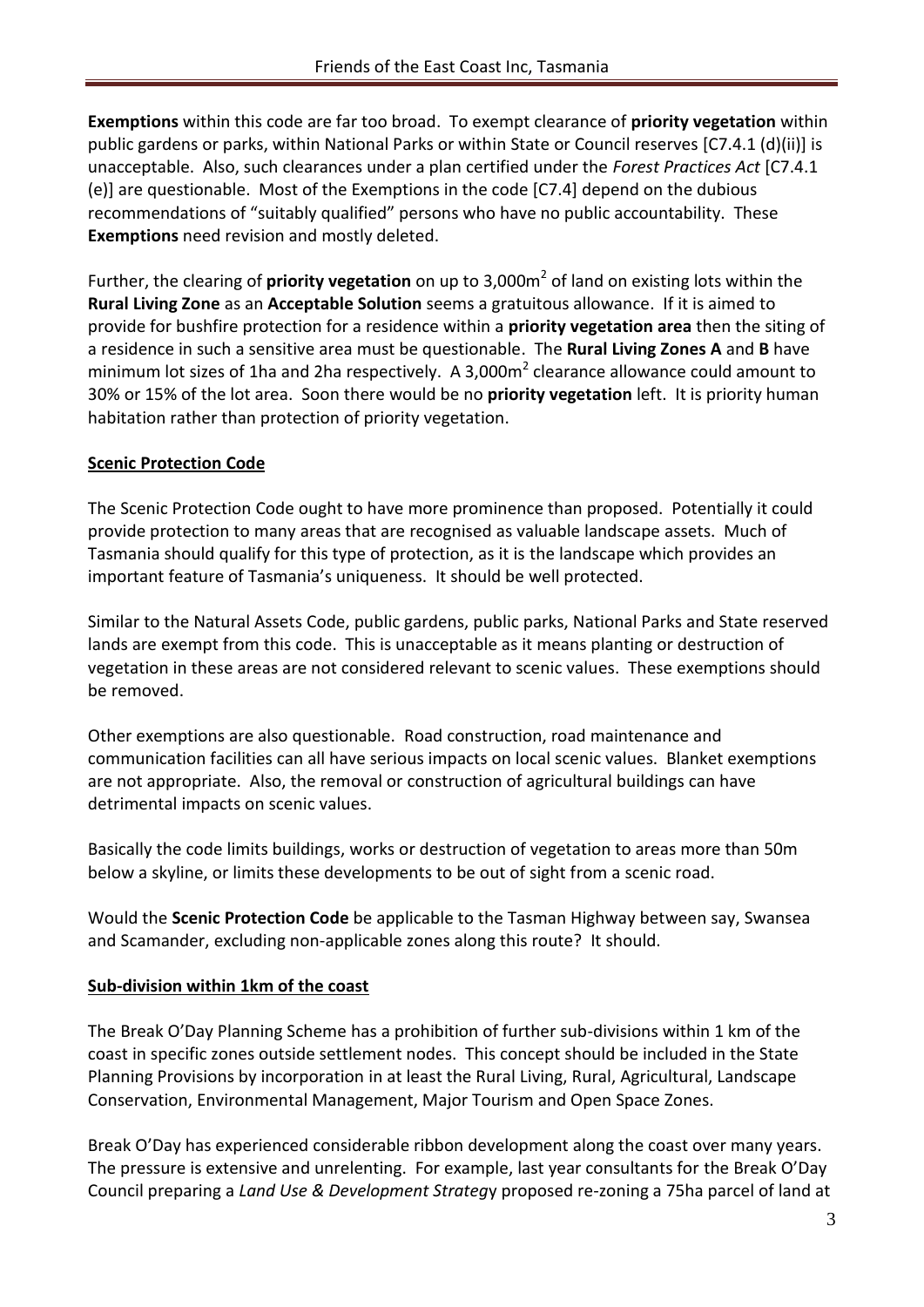Beaumaris to Low Density Residential. Only recently the owners of this land have found out about this proposal, long after the *Strategy* has been endorsed by the Break O'Day Council. Apparently the owners were not consulted about the proposed re-zoning and do not want their land rezoned.

Then late last year the consultants suddenly recommended incorporation of a 4ha parcel of land at Beaumaris, next to the above parcel and currently zoned Environmental Living, to be re-zoned as Low Density Residential. This recommendation was ostensibly based on historic applications, some dating back to 1981, and all of which had been rejected by the Town and Country Planning Authority, (precursor to the Tasmanian Planning Commission). These related events demonstrate the pressure applied by the development lobby, often in league with local councils and planning consultants, to pursue **ribbon development**.

It is noted the Minister's **Explanatory Document** for the **Draft State Planning Provisions** dismisses the term "ribbon development" as being "more relevant to strategic planning" rather than useful in planning schemes. We beg to differ. Ribbon development is real and persistent and needs to be controlled.

#### **Environmental Management Zone**

The proposed permitted uses in the **Environmental Management Zone** demonstrate, unfortunately, the radical transformation of planning in Tasmania. No longer, it seems, will planning have a major role to protect natural assets which have "significant ecological, scientific, cultural or aesthetic value", such as **National Parks** and **State Reserves**, as are the stated objectives of this zone. These important areas of national and international significance are now to be turned over to the whims of State Government.

In the **Environmental Management Zone** the following uses are to be **permitted** without any participation by the public, the Planning Commission or planning authorities:

- community meeting and entertainment
- educational and occasional care
- food services
- general retail and hire
- pleasure boat facility
- research and development
- sport and recreation
- tourist operation
- visitor accommodation

All the above uses are **permitted** if approved by the managing authority of National Parks and Reserves or if approved by the director of Crown Lands. Further, most of these uses are **discretionary** as well. Thereby, our **National Parks** and **State Reserves** are to be opened up to a wide range of private developments, authorised by the State Government alone. We believe this is unwise and lacking community approval.